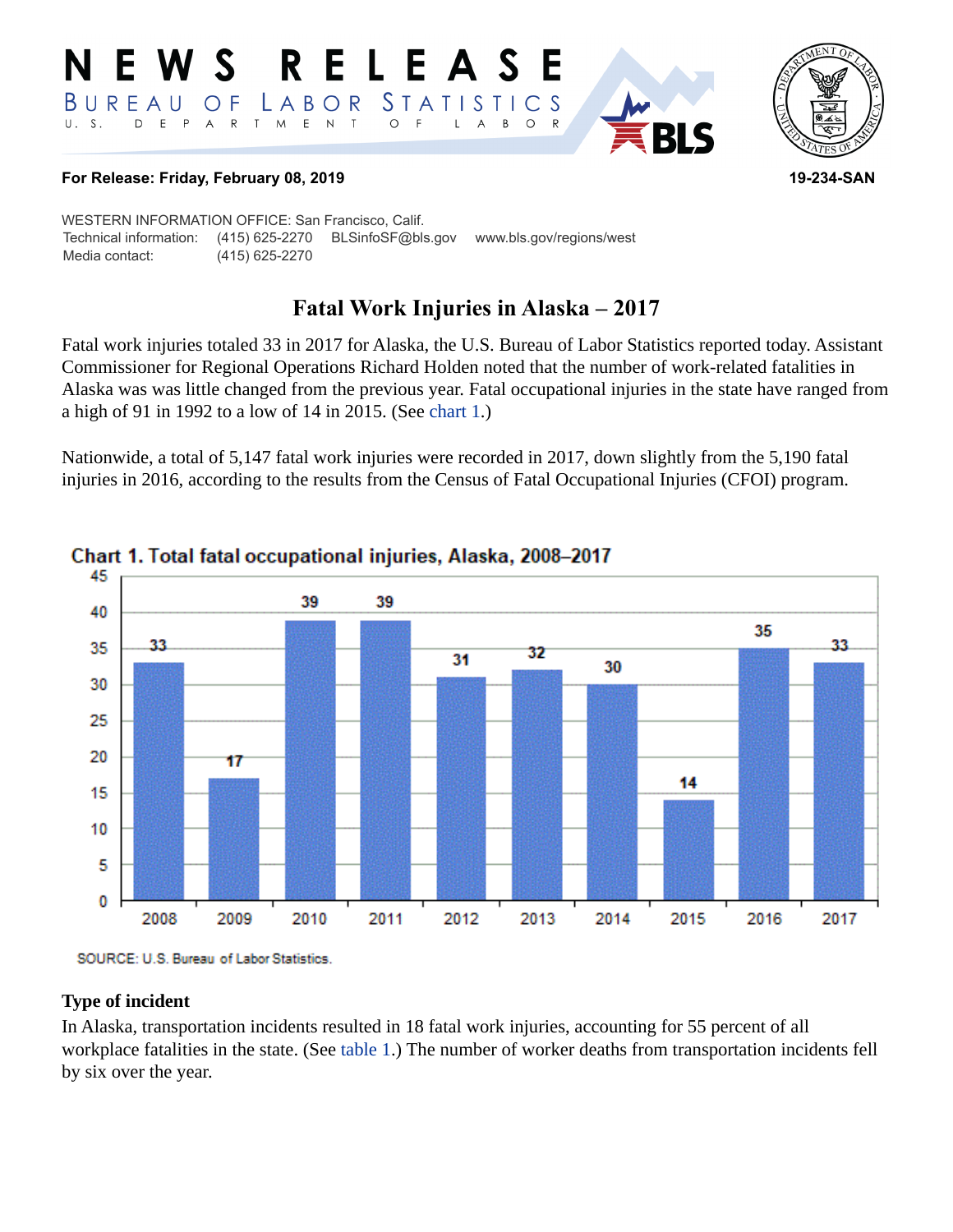Violence and other injuries by persons or animals, along with falls, slips, or trips were the second most frequent fatal work event with six fatalities each. Violence and other injuries by persons or animals resulted in one fewer work-related death than in 2016, while fatalities from falls, slips, or trips rose by six

Nationally, transportation incidents were the most frequent fatal workplace event in 2017, accounting for 40 percent of fatal work injuries. (See [chart 2](#page-1-0).) Falls, slips, or trips was the second-most common fatal event (17 percent), followed by violence and other injuries by persons or animals (16 percent).



<span id="page-1-0"></span>Chart 2. Fatal occupational injuries by selected event, United States and Alaska, 2017

## **Industry**

The private agriculture, forestry, fishing, and hunting industry sector had the highest number of fatalities in Alaska with 16, compared to 4 in the previous year. (See [table 2.](#page-4-0)) Transportation incidents were the most frequent fatal event in the sector with 12 worker deaths. Fourteen of those fatally injured worked in fishing.

The private transportation and warehousing sector had three workplace fatalities in 2017. Air transportation accounted for all of the fatalities in this industry.

## **Occupation**

Farming, fishing, and forestry occupations had the highest number of workplace fatalities with 14. (See table 3.) Thirteen of these fatalities were fishers and related fishing workers.

## **Additional highlights:**

• Men accounted for 94 percent of the work-related fatalities in Alaska, similar to the national share. (See table 4.) Transportation incidents made up 55 percent of the fatalities for men in Alaska.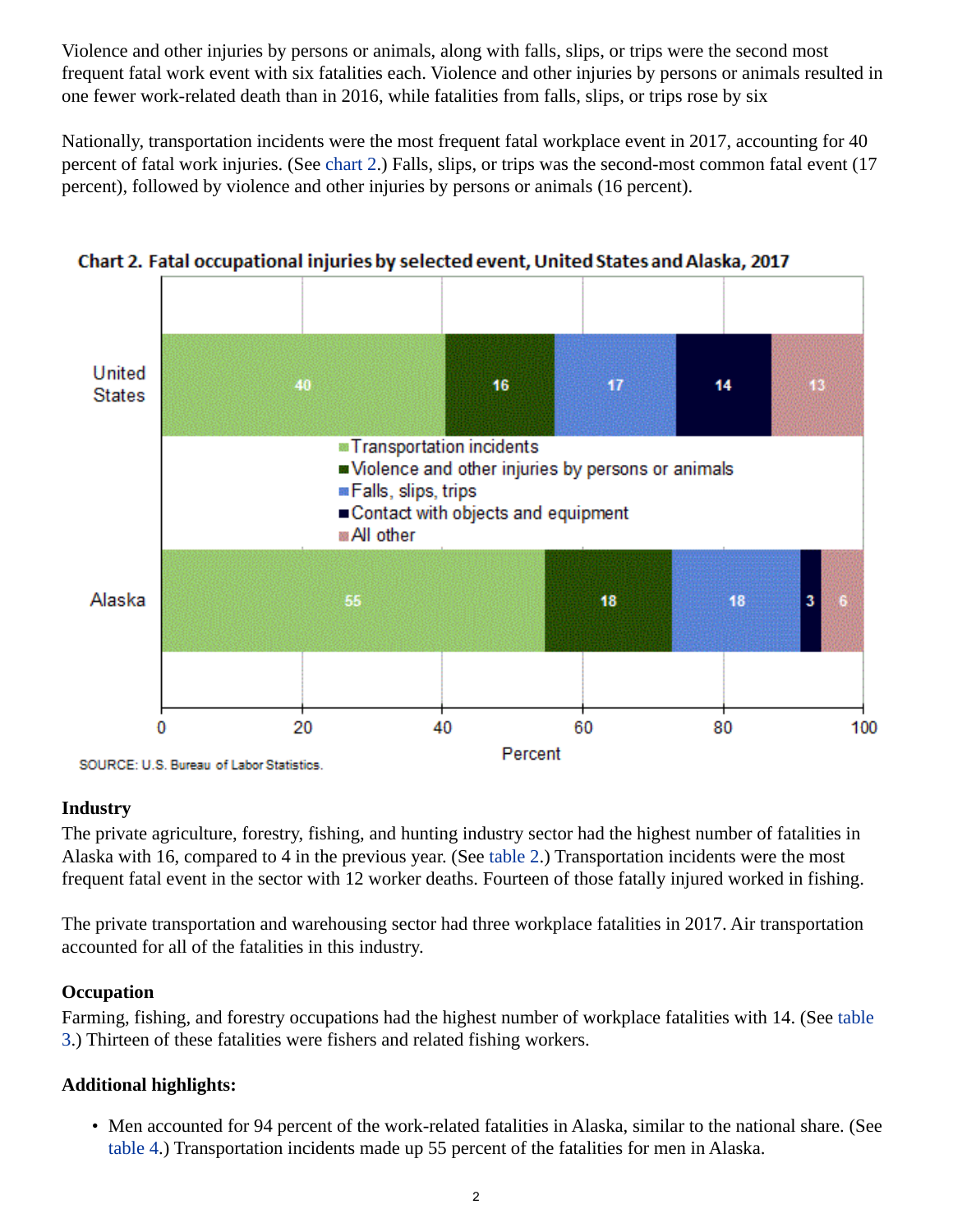- White non-hispanics accounted for 67 percent of those who died from a workplace injury. Nationwide, this group also accounted for 67 percent of work-related deaths.
- Workers 25-54 years old accounted for 55 percent of the state's work-related fatalities in 2017, compared to the national average of 57 percent.
- Of the 33 fatal work injuries in Alaska, 76 percent worked for wages and salaries; the remainder were self-employed. The most frequent fatal event for wage and salary workers was transportation incidents.

## **Technical Note**

**Background of the program.** The Census of Fatal Occupational Injuries (CFOI), part of the BLS Occupational Safety and Health Statistics (OSHS) program, compiles a count of all fatal work injuries occurring in the U.S. during the calendar year. The CFOI program uses diverse state, federal, and independent data sources to identify, verify, and describe fatal work injuries. This ensures counts are as complete and accurate as possible. For the 2016 national data, over 23,300 unique source documents were reviewed as part of the data collection process. For technical information and definitions for CFOI, please go to the BLS Handbook of Methods on the BLS website at [www.bls.gov/opub/hom/pdf/homch9.pdf.](https://www.bls.gov/opub/hom/pdf/homch9.pdf)

**Federal/State agency coverage.** The CFOI includes data for all fatal work injuries, even those that may be outside the scope of other agencies or regulatory coverage. Thus, any comparison between the BLS fatality census counts and those released by other agencies should take into account the different coverage requirements and definitions being used by each agency. More on the scope of CFOI can be found at [www.bls.gov/iif/cfoiscope.htm.](https://www.bls.gov/iif/cfoiscope.htm)

**Acknowledgments.** BLS appreciates the efforts of all federal, state, local, and private sector entities that provided source documents used to identify fatal work injuries. Among these agencies are the Occupational Safety and Health Administration; the National Transportation Safety Board; the U.S. Coast Guard; the Mine Safety and Health Administration; the Office of Workers' Compensation Programs (Federal Employees' Compensation and Longshore and Harbor Workers' Compensation divisions); the Federal Railroad Administration; the National Highway Traffic Safety Administration; state vital statistics registrars, coroners, and medical examiners; state departments of health, labor, and industrial relations and workers' compensation agencies; state and local police departments; and state farm bureaus.

Information in this release will be made available to sensory impaired individuals upon request. Voice phone: (202) 691-5200. Federal Relay Service: (800) 877-8339.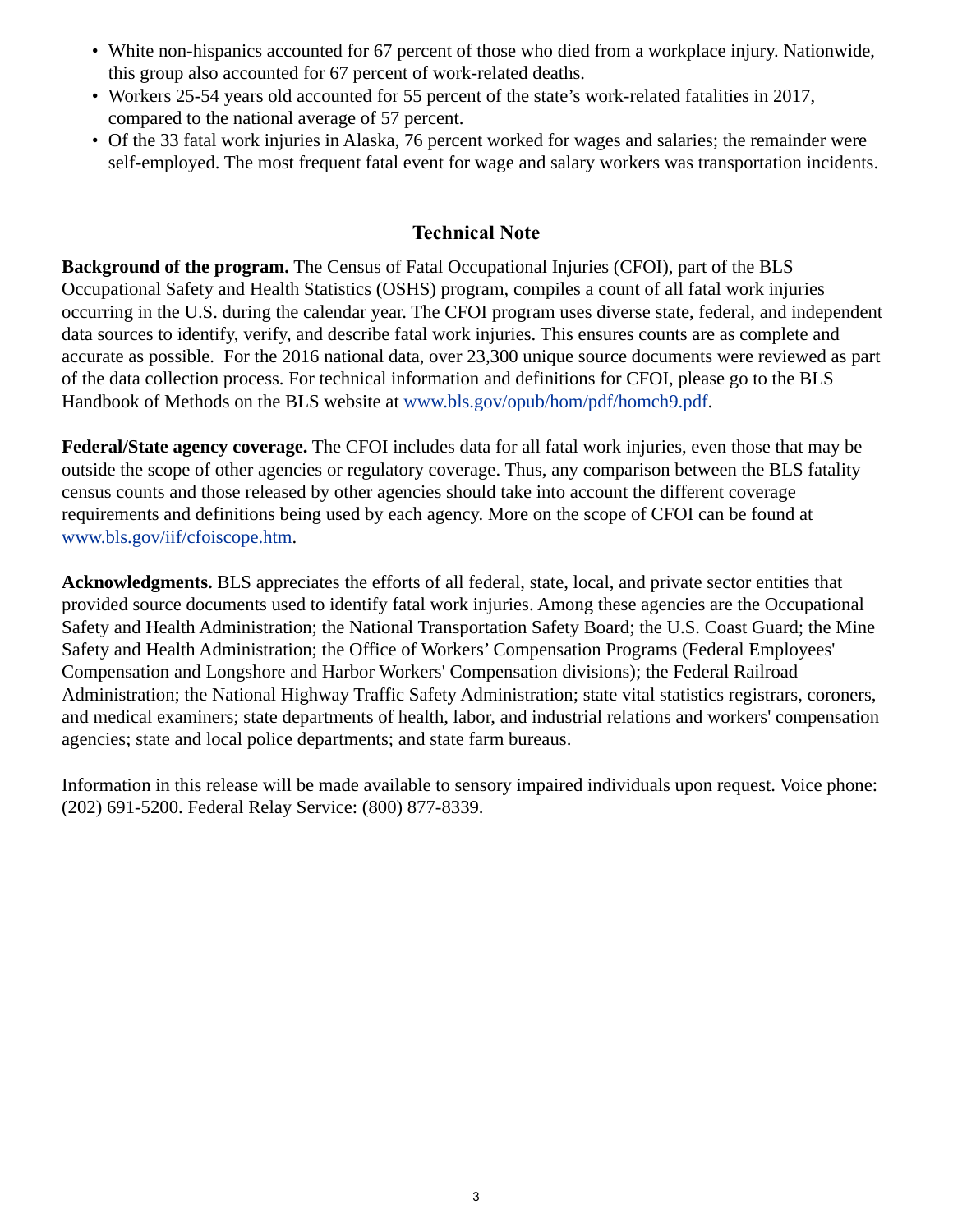#### <span id="page-3-0"></span>**Table 1. Fatal occupational injuries by event or exposure, Alaska, 2016–17**

| Event or exposure (1) | 2016   | 2017   |              |
|-----------------------|--------|--------|--------------|
|                       | Number | Number | Percent      |
|                       | 35     | 33     | 100          |
|                       |        | 6      | 18           |
|                       | 6      | 5      | 15           |
|                       |        | 3      | $\mathbf{Q}$ |
|                       |        | 3      | 9            |
|                       |        |        |              |
|                       |        |        | 3            |
|                       |        |        | 3            |
|                       |        |        |              |
|                       |        |        |              |
|                       | 24     | 18     | 55           |
|                       | 13     |        | 12           |
|                       | 13     |        | 12           |
|                       | 6      | 4      | 12           |
|                       | 5      | 12     | 36           |
|                       |        | 8      | 24           |
|                       | 2      |        | 12           |
|                       |        |        | 3            |
|                       |        |        |              |
|                       |        |        |              |
|                       |        | 6      | 18           |
|                       |        | 5      | 15           |
|                       |        |        | 15           |
|                       |        | 2      | 6            |
|                       |        |        | 3            |
|                       |        |        |              |
|                       |        |        | 3            |

<span id="page-3-1"></span>Footnotes:

(1) Based on the BLS Occupational Injury and Illness Classification System (OIICS) 2.01 implemented for 2011 data forward.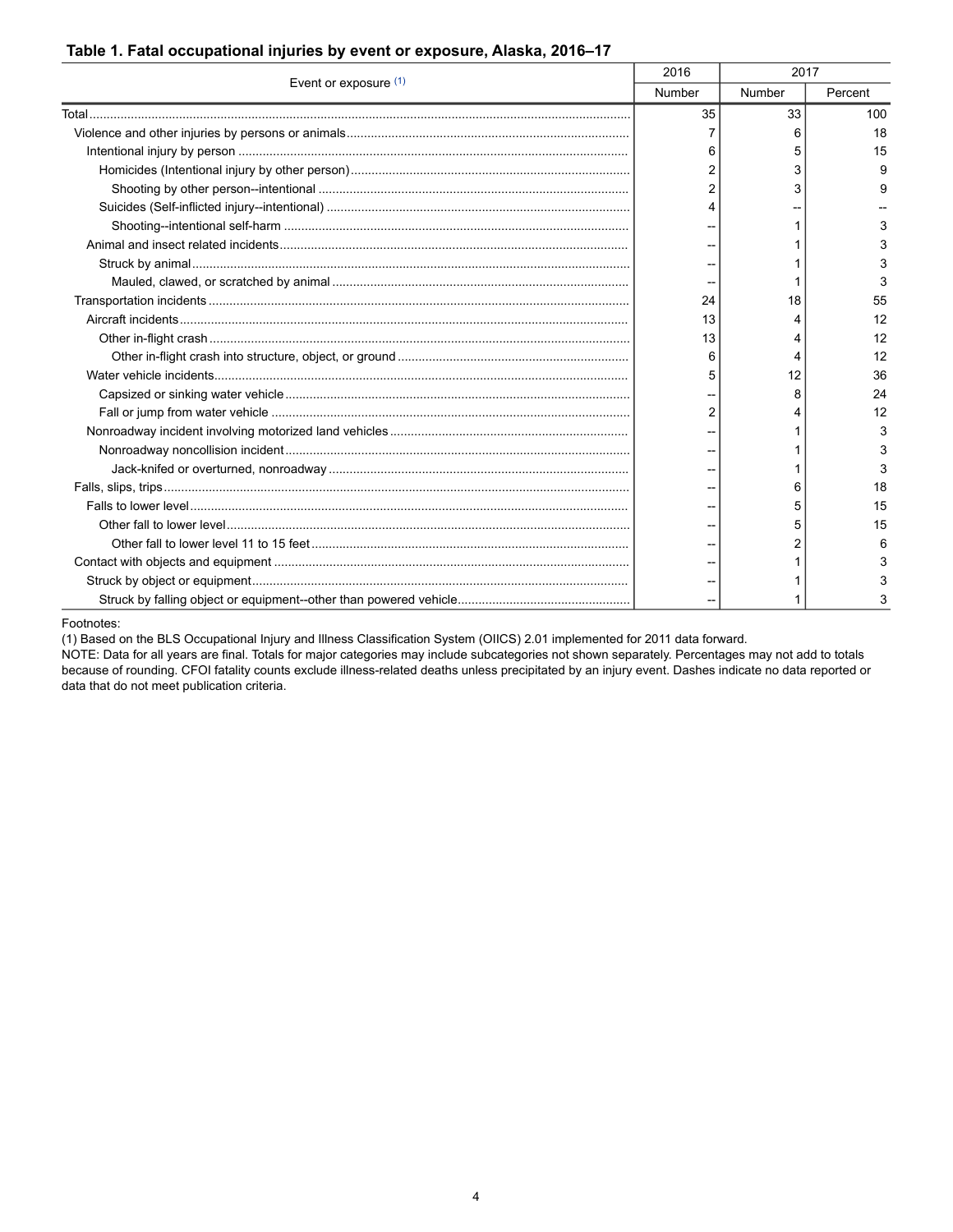<span id="page-4-0"></span>

| Industry (1)                                                        | 2016<br>2017 |        |         |
|---------------------------------------------------------------------|--------------|--------|---------|
|                                                                     | Number       | Number | Percent |
|                                                                     | 35           | 33     | 100     |
|                                                                     | 29           | 31     | 94      |
|                                                                     | 4            | 16     | 48      |
|                                                                     | 4            | 16     | 48      |
|                                                                     | 3            | 14     | 42      |
|                                                                     | 3            | 14     | 42      |
|                                                                     | 3            | 14     | 42      |
|                                                                     | 3            | 7      | 21      |
|                                                                     |              | 7      | 21      |
|                                                                     | 10           | 6      | 18      |
|                                                                     |              |        | 3       |
|                                                                     |              |        | 3       |
|                                                                     |              |        | 3       |
|                                                                     |              |        | 3       |
|                                                                     |              | 2      | 6       |
|                                                                     |              |        | 3       |
|                                                                     |              |        | 3       |
|                                                                     |              |        | 3       |
|                                                                     |              |        | 3       |
|                                                                     |              |        | 3       |
|                                                                     | 10           | 3      | 9       |
|                                                                     | 6            | 3      | 9       |
|                                                                     | 3            |        | 3       |
|                                                                     | 3            |        | 3       |
|                                                                     | 3            |        | 3       |
|                                                                     | 3            | 2      | 6       |
|                                                                     | 3            | 2      | 6       |
|                                                                     | 3            |        | 3       |
|                                                                     |              |        | 3       |
|                                                                     | 6            |        |         |
|                                                                     | 6            |        | 3       |
|                                                                     | 6            |        | 3       |
|                                                                     |              |        | 3       |
|                                                                     |              |        | 3       |
|                                                                     |              |        | 3       |
|                                                                     |              |        | 3       |
| Social assistance                                                   |              |        |         |
| Community food and housing, and emergency and other relief services |              |        |         |
|                                                                     |              |        |         |
|                                                                     |              |        |         |
|                                                                     |              |        |         |
|                                                                     |              |        |         |
|                                                                     |              |        |         |
|                                                                     | 6            |        |         |
|                                                                     | 2            | 1      | 3       |
|                                                                     |              |        |         |

<span id="page-4-1"></span>Footnotes:

(1) Industry data are based on the North American Industry Classification System, 2012.

(2) Includes fatal injuries to workers employed by governmental organizations regardless of industry.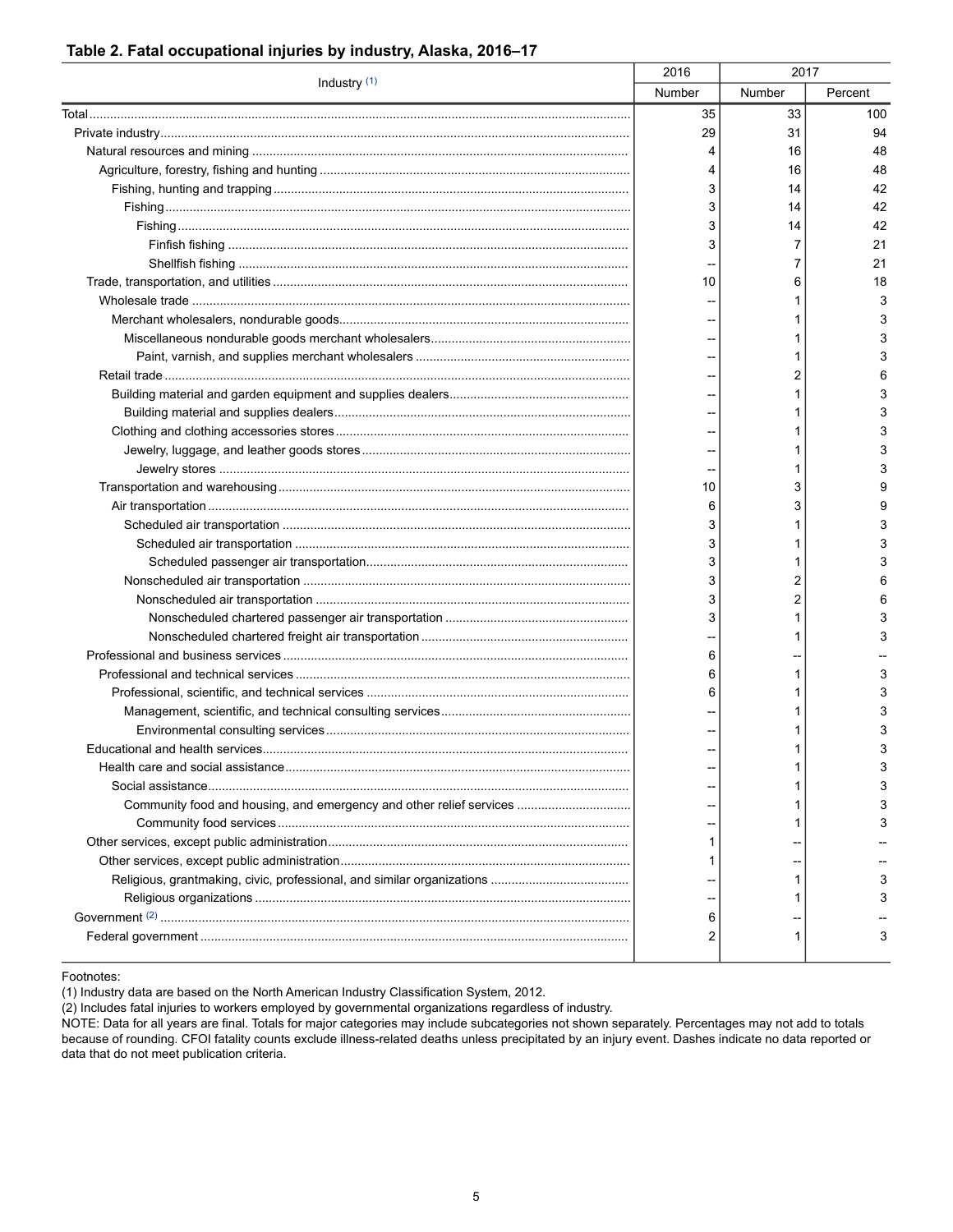| Occupation (1) | 2016   | 2017   |         |
|----------------|--------|--------|---------|
|                | Number | Number | Percent |
|                | 35     | 33     | 100     |
|                |        |        | 3       |
|                |        |        | 3       |
|                |        |        | 3       |
|                |        |        | 3       |
|                |        |        | 3       |
|                |        |        | 3       |
|                |        |        | 3       |
|                |        |        |         |
|                |        |        |         |
|                |        |        |         |
|                |        |        | 3       |
|                |        | 3      | я       |
|                |        | 3      | 9       |
|                |        | 3      | 9       |
|                |        |        | 3       |
|                | 4      | 14     | 42      |
|                | 3      | 13     | 39      |
|                | 3      | 13     | 39      |
|                | 3      | 13     | 39      |
|                |        |        | 12      |
|                |        |        | 12      |
|                |        |        | 3       |
|                |        |        | 3       |
|                | 11     | 4      | 12      |
|                | 8      | 3      | 9       |
|                | 8      | 3      | 9       |
|                | 3      |        | 3       |
|                | 5      |        |         |
|                | 2      |        |         |
|                |        |        |         |
|                |        |        |         |

#### **Table 3. Fatal occupational injuries by occupation, Alaska, 2016–17**

<span id="page-5-0"></span>Footnotes:

(1) Occupation data are based on the Standard Occupational Classification system, 2010.